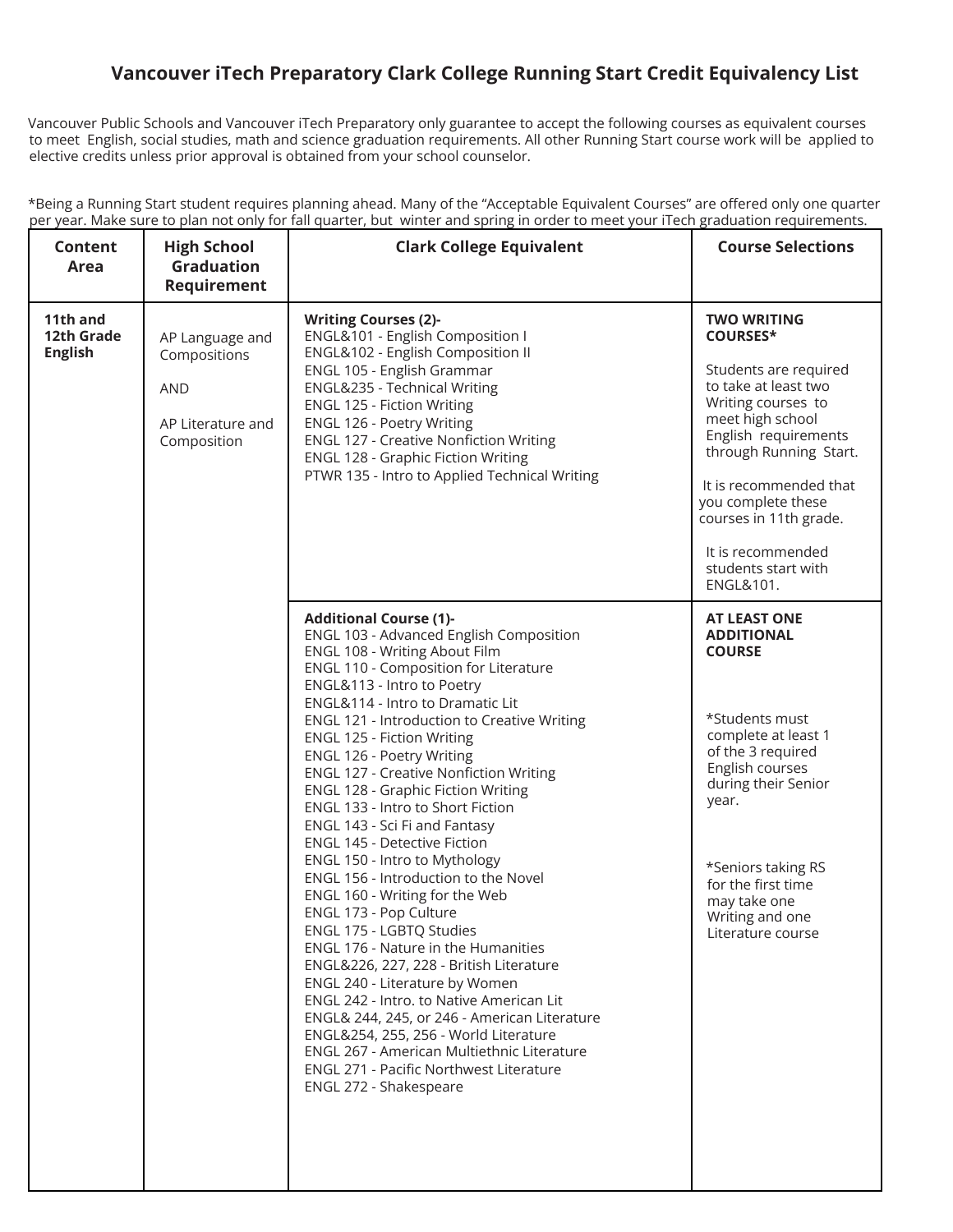| Content<br>Area                 | <b>High School</b><br><b>Graduation</b><br>Requirement | <b>Clark College Equivalent</b>                                                                                                                                                                                                                                                                                                                                                                   | <b>Course Selections</b>                                                                                    |
|---------------------------------|--------------------------------------------------------|---------------------------------------------------------------------------------------------------------------------------------------------------------------------------------------------------------------------------------------------------------------------------------------------------------------------------------------------------------------------------------------------------|-------------------------------------------------------------------------------------------------------------|
| <b>Social</b><br><b>Studies</b> | AP US History at<br>iTech                              | US History (1)-<br>HIST 146 147, or 148 - United States History<br><b>AND</b><br><b>Additional Course (1)-</b><br>HIST 146, 147, or 148<br>HIST 255 - American Diplomatic History<br>HIST 275 - African-American History<br>HIST& 215 - Women In U.S. History<br>HIST& 219 - Native American History<br>SOC 131 - Race And Ethnicity In The U.S.<br>WS 225 - Racism & White Privilege In The U.S. | AT LEAST ONE OF THE<br>FOLLOWING:<br>HIST 146 147, or 148<br><b>AND</b><br><b>One additional</b><br>course. |

| Content<br>Area                        | <b>High School</b><br><b>Graduation</b><br>Requirement | <b>Clark College Equivalent</b>                                                                                                                                                                                                                                                                                                                                                                                 | <b>Course Selections</b>                                                        |
|----------------------------------------|--------------------------------------------------------|-----------------------------------------------------------------------------------------------------------------------------------------------------------------------------------------------------------------------------------------------------------------------------------------------------------------------------------------------------------------------------------------------------------------|---------------------------------------------------------------------------------|
| 12th Grade<br>Social<br><b>Studies</b> | AP Government<br>and Politics at<br>iTech              | Economics (1)-<br>ECON101 - Intro to Economics<br>ECON110 - Intro to Global Economics<br>ECON201 - Microeconomics<br>ECON202 - Macroeconomics<br>GEOG207 - Econ Geography<br>BUS105 - Intro to International<br><b>Business</b><br>POLS& 203 - International Relations<br>POLS 220, 221, 222, or 224 - Geopolitics<br>of the Middle East<br>POLS 231 - Environmental Politics<br>WS 201 - Women Across Cultures | Choose one course from<br><b>Economics</b> and one course<br>from <b>Civics</b> |
|                                        |                                                        | Civics (1)-<br>POLS111 - Amer. Natl. Government &<br><b>Politics</b><br>POLS131 - State and Local Government                                                                                                                                                                                                                                                                                                    |                                                                                 |

| High School and<br>Beyond Plan<br>(HSBP) | Completed via High School Career Center in fall of 12th grade.                                                                                                                                                                                                                                                                                                             |
|------------------------------------------|----------------------------------------------------------------------------------------------------------------------------------------------------------------------------------------------------------------------------------------------------------------------------------------------------------------------------------------------------------------------------|
| Math                                     | Math Any 100+ math class may count for 3rd or 4th year of math based on the student's interests and the High<br>School and Beyond Plan. For direct admission to 4 year universities in Washington: Students who have not<br>completed a minimum of pre-calculus by end of junior year must earn a credit in a math or math-based<br>quantitative course their senior year. |